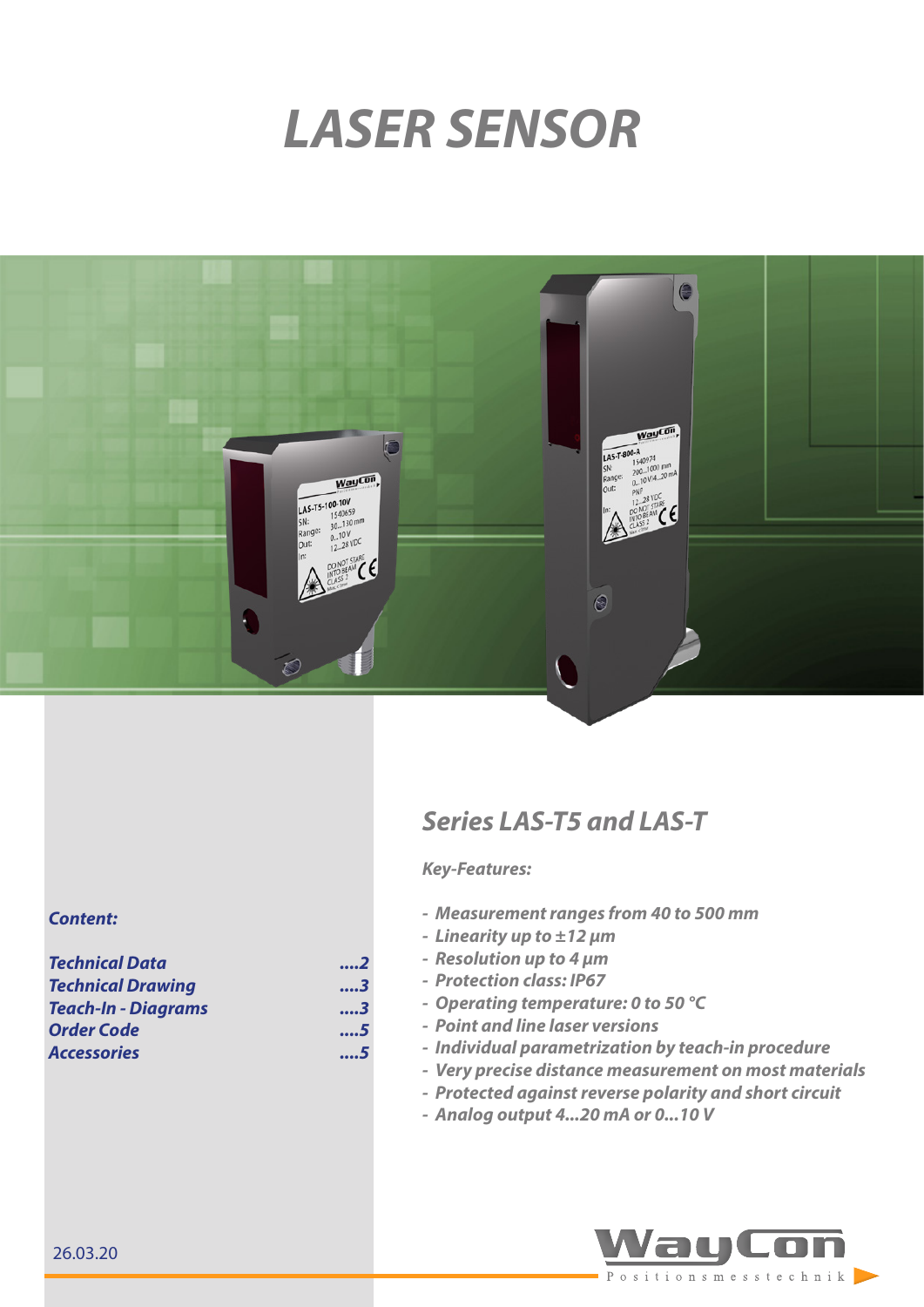<span id="page-1-0"></span>

|  | <b>TECHNICAL DATA</b> |
|--|-----------------------|
|  |                       |

|                             |             | <b>LAS-T5-40</b>                                                   | <b>LAS-T5-100</b>     | <b>LAS-T5-250</b>       | <b>LAS-T5-500</b> | <b>LAS-T-800</b>           |
|-----------------------------|-------------|--------------------------------------------------------------------|-----------------------|-------------------------|-------------------|----------------------------|
| Measurement range           | [mm]        | 3070                                                               | 30130                 | 50300                   | 100600            | 2001000                    |
| Linearity <sup>1</sup>      | [mm]        | ±0.012±0.06                                                        | $\pm 0.015$ $\pm 0.2$ | ±0.03±1                 | ±0.05±2           | ±0.11±1.65                 |
| Resolution <sup>1</sup>     | [mm]        | 0.0040.02                                                          | 0.0050.06             | 0.010.33                | 0.0150.67         | 0.020.4                    |
| Minimal teach-in range      | [mm]        | $>2$                                                               | >3                    | >5                      |                   | $>10$                      |
| Light source                |             |                                                                    |                       | laser diode red, pulsed |                   |                            |
| Laser class                 |             |                                                                    |                       | $\overline{2}$          |                   |                            |
| Beam type                   |             |                                                                    |                       | point                   |                   | point or line <sup>2</sup> |
| Beam diameter point laser   | [mm]        | 10.2                                                               | 21                    |                         | $\overline{2}$    |                            |
| Beam height line laser      | [mm]        |                                                                    | $\overline{a}$        |                         |                   | 620                        |
| Beam width line laser       | [mm]        |                                                                    |                       |                         |                   | 2.5                        |
| Wavelength                  | [nm]        | 650                                                                |                       |                         |                   |                            |
| Sensor element              |             | photo diode array                                                  |                       |                         |                   |                            |
| Measurement frequency       | [kHz]       | $\mathbf{1}$                                                       |                       |                         | 0.25              |                            |
| Response time               | [ms]        | < 0.9                                                              |                       |                         | $\leq 4$          |                            |
| Output signal               |             | 420 mA or 010 V<br>420 mA and 010 V                                |                       |                         |                   |                            |
| Alarm output                |             | PNP <sup>3</sup><br>$\overline{a}$                                 |                       |                         |                   |                            |
| Power-On indicator          |             | LED green                                                          |                       |                         |                   |                            |
| Alarm indicator             |             | LED red                                                            |                       |                         |                   |                            |
| Staining indicator          |             | LED red flashing                                                   |                       |                         |                   |                            |
| Supply                      | [VDC]       | 1228                                                               |                       |                         |                   |                            |
| Current consumption max.    | [mA]        | 100                                                                |                       |                         |                   |                            |
| Load resistance             | $[k\Omega]$ | with output signal 420 mA: < 0.3<br>with output signal 010 V: >100 |                       |                         |                   |                            |
| Inverse-polarity protection |             | yes                                                                |                       |                         |                   |                            |
| Short-circuit               |             | yes                                                                |                       |                         |                   |                            |
| Protection class            |             | <b>IP67</b>                                                        |                       |                         |                   |                            |
| Working temperature         | [°C]        | 050                                                                |                       |                         |                   |                            |
| Connection (180° turnable)  |             | M12 connector, 8 pins<br>M12 connector, 5 pins                     |                       |                         |                   |                            |
| Housing                     |             | aluminium<br>zinc die-casting                                      |                       |                         |                   |                            |

 $<sup>1</sup>$  Values for linearity and resolution are given for a mat white reference surface.</sup>

 $^{\rm 2}$ The detector calculates an optical (not a mathematical) averaging of the sampled surface, i.e. a kind of a surface integral.

 $^3$  Binary open collector switching output with PNP transistor switching to +Vs. Consequently the load current flows from the switching output through the load resistance to 0 V. A suppressor diode is integrated and also an internal load resistor of approx. 10 kΩ … 50 kΩ for measurement purposes.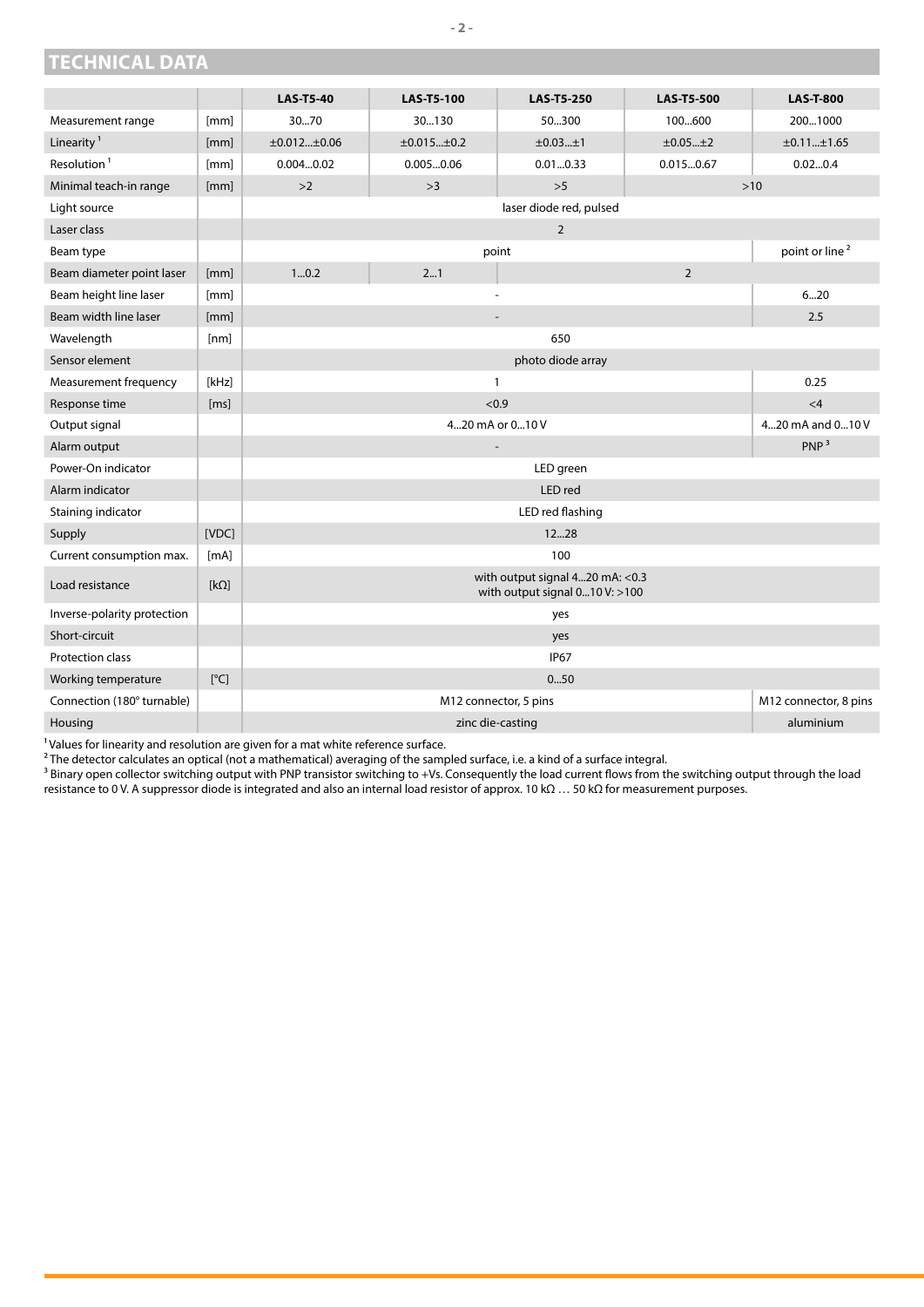## <span id="page-2-0"></span>**TECHNICAL DRAWING**



## <span id="page-2-1"></span>**TEACH-IN - DIAGRAMS LINEARITY AND RESOLUTION**

The following diagrams show the change of the linearity and resolution depending on the teached measurement range. The shorter the teached measurement range, the better the linearity and resolution. MR stands for the teached measurement range.



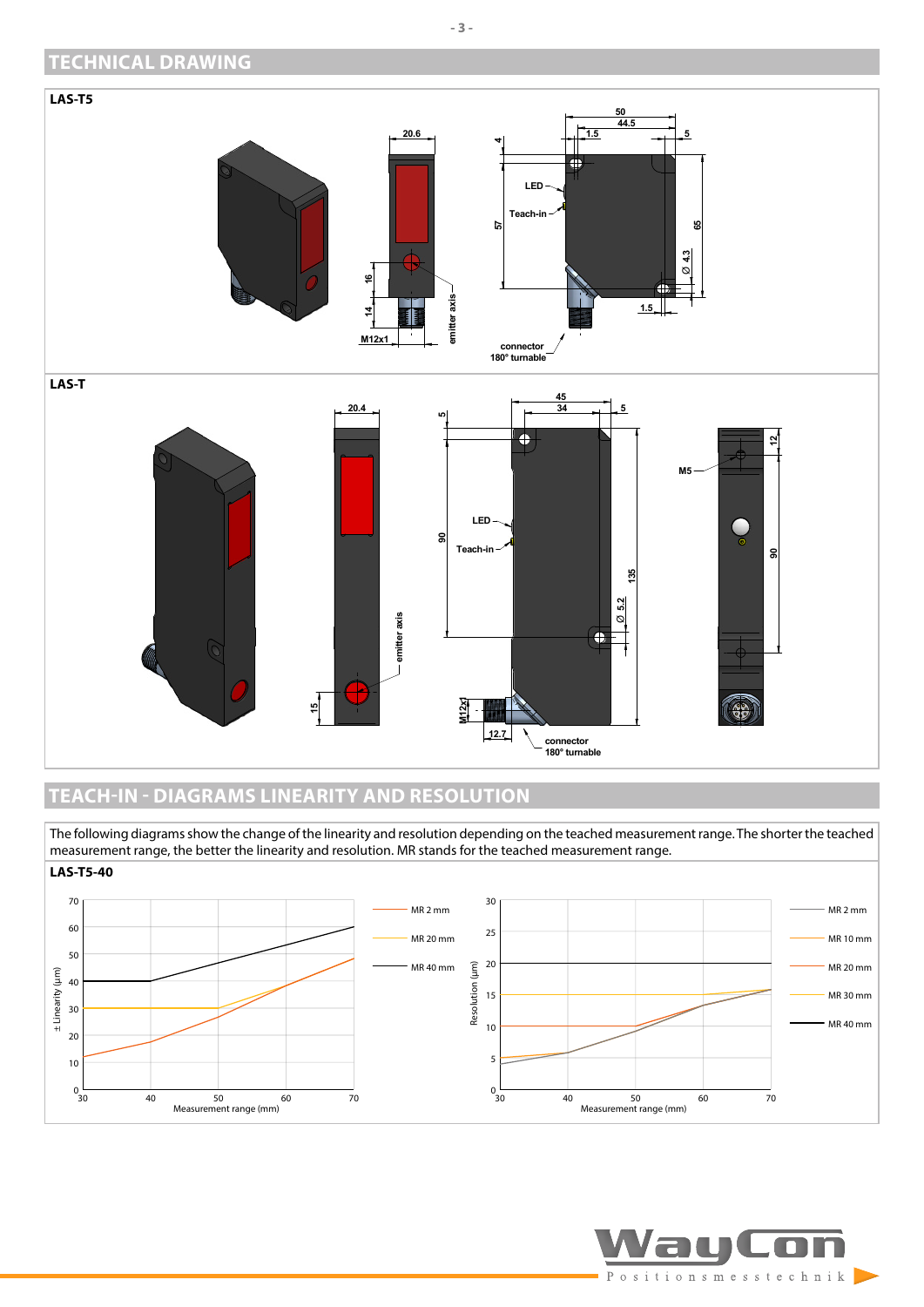## **TEACH-IN - DIAGRAMS LINEARITY AND RESOLUTION**